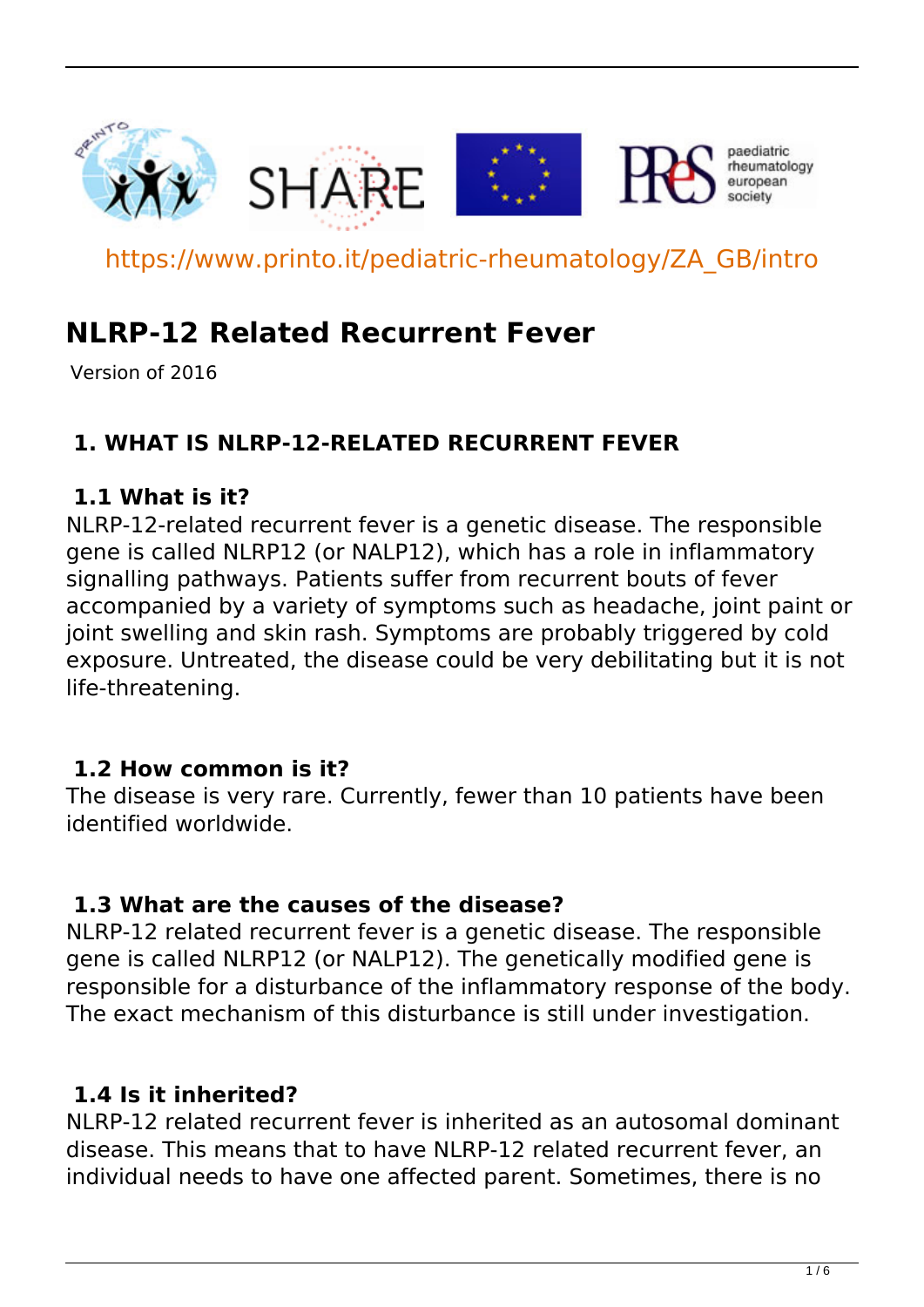other member of the family suffering of recurrent fever: either the gene has been damaged at the child's conception (known as de novo mutation) or the parent who carries the mutation may not exhibit the clinical symptoms or exhibits only a very mild form of the disease (variable penetrance).

### **1.5 Why does my child have this disease? Can it be prevented?**

The child has the disease because he/she inherited the disease from one parent who carries a NLRP-12 gene mutation, unless a de novo mutation has occurred. The person who carries the mutation may or may not exhibit the clinical symptoms of NLRP-12-related recurrent fever. The disease cannot currently be prevented.

# **1.6 Is it infectious?**

NLRP-12 related recurrent fever is not an infectious disease. Only genetically-affected subjects can develop the disease.

#### **1.7 What are the main symptoms?**

The main symptom is fever. Fever lasts about 5-10 days and recurs at irregular intervals (weeks to months). The bouts of fever are accompanied by a variety of symptoms. These may include headache, joint pain and joint swelling, urticarial rash and myalgia. Fever bouts are probably triggered by cold exposure. In one family only, sensorineural hearing loss was observed.

# **1.8 Is the disease the same in every child?**

The disease is not the same in every child; the disease varies between a mild and a more severe form. Moreover, the type, duration and severity of attacks may be different each time, even in the same child.

#### **1.9 Is the disease in children different from the disease in adults?**

As patients grow up, the fever attacks seem to become fewer and milder. However, some disease activity will remain in most if not all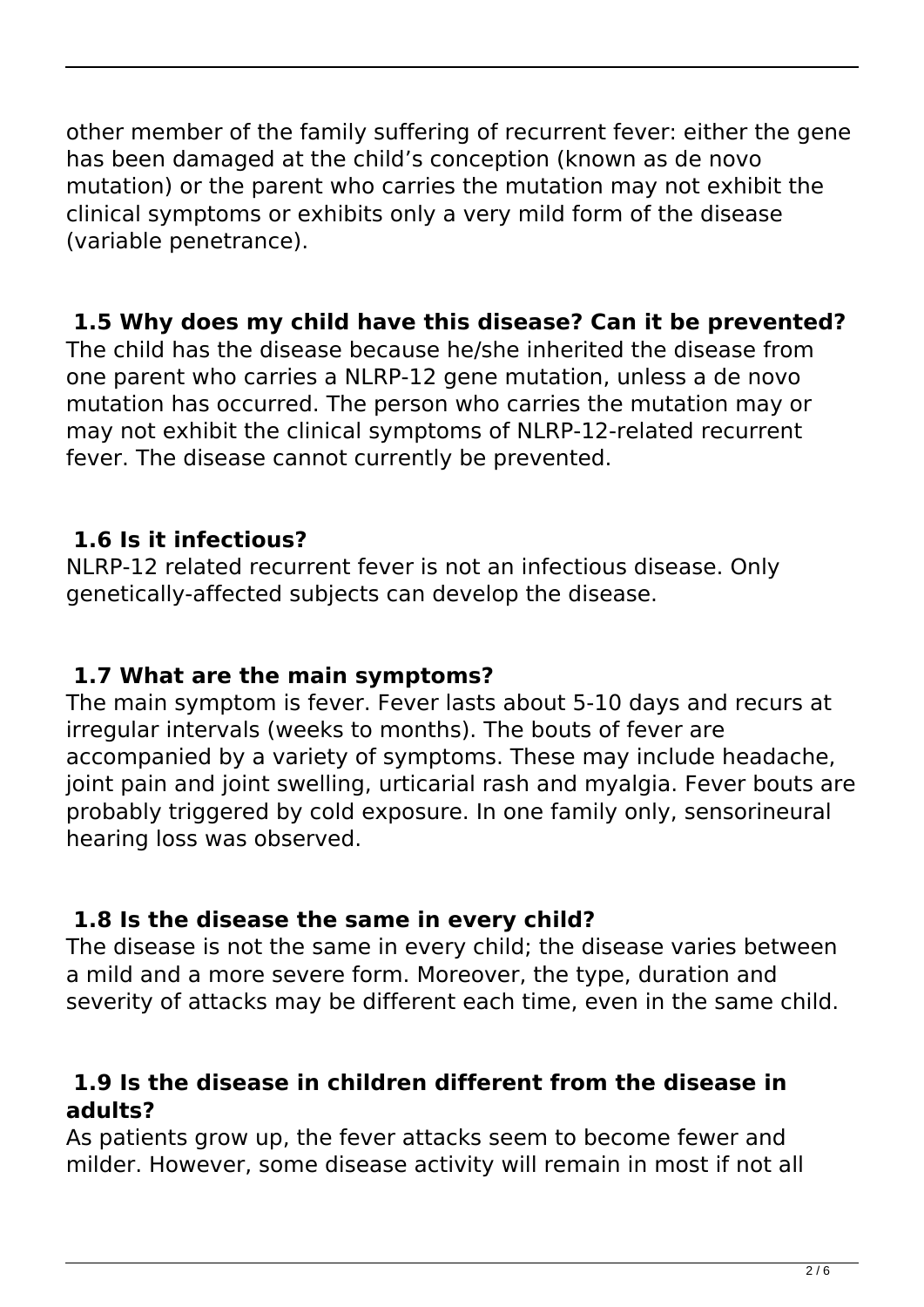affected individuals.

# **2. DIAGNOSIS AND TREATMENT**

# **2.1 How is it diagnosed?**

A medical expert will suspect this disease on the basis of clinical symptoms identified during a physical examination and from taking a family medical history.

Several blood analyses are useful to detect inflammation during the attacks. The diagnosis is confirmed only by genetic analysis providing evidence of mutations. Differential diagnoses are other conditions presenting with recurrent fever, especially cryopyrin-associated periodic syndromes.

# **2.2 What is the importance of tests?**

As above, laboratory tests are important in diagnosing NLRP-12-related recurrent fever. Tests such as CRP, serum Amyloid A protein (SAA) and whole blood count are important during an attack to assess the extent of inflammation.

These tests are repeated after the child becomes symptom-free to observe if the results are back to or near normal. A small amount of blood is also needed for the genetic analysis.

# **2.3 Can it be treated or cured?**

NLRP-12-related recurrent fever cannot be cured. There is no effective preventive treatment for attacks. Treating the symptoms can reduce inflammation and pain. Some new drugs to control inflammatory symptoms are currently under investigation.

# **2.4 What are the treatments?**

The treatments for NLRP-12-related recurrent fever include nonsteroidal anti-inflammatory drugs such as indomethacin, corticosteroids such as prednisolone and possibly biologic agents such as anakinra. None of these drugs appears to be uniformly effective, although all of them appear to help in some patients. Proof of their efficacy and safety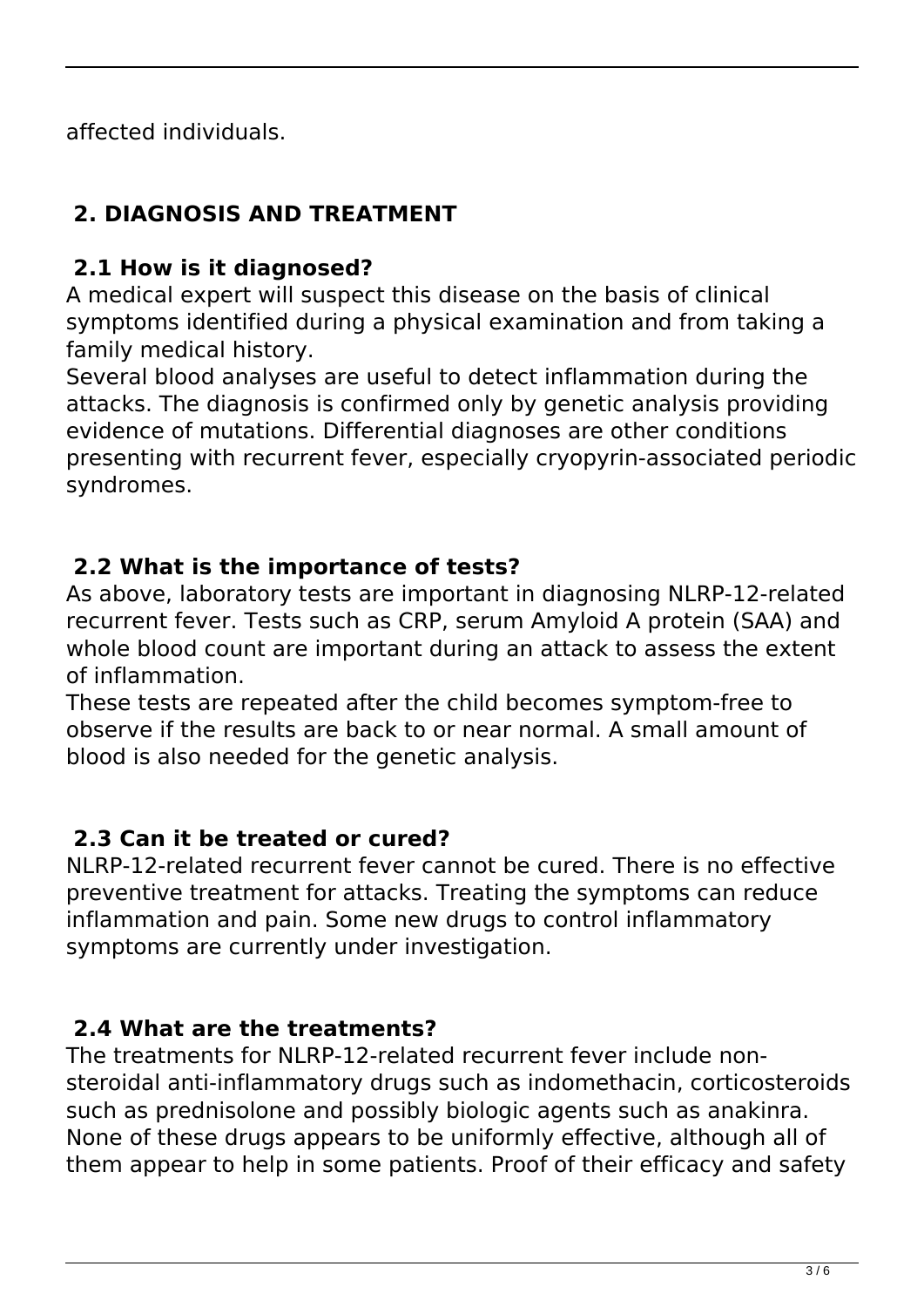in NLRP-12-related recurrent fever is still lacking.

#### **2.5 What are the side effects of drug therapy?**

Side effects depend on the drug that is used. NSAIDs may cause headaches, stomach ulcers and kidney damage, corticosteroids and biologic agents may increase susceptibility to infections. In addition, corticosteroids may cause a wide variety of other side effects.

### **2.6 How long should treatment last?**

There are no specific data to support life-long therapy. Given the normal tendency for improvement as patients grow up, it is probably wise to attempt drug withdrawal in patients whose disease appears to be quiescent.

### **2.7 What about unconventional or complementary therapies?**

There are no published reports of effective complementary remedies.

#### **2.8 What kind of periodic check-ups are necessary?**

Children affected with NLRP-12-related recurrent fever should have blood and urine tests at least twice a year.

#### **2.9 How long will the disease last?**

The disease is life-long, although symptoms may get milder with age.

#### **2.10 What is the long-term prognosis (predicted outcome and course) of the disease?**

NLRP-12-related recurrent fever is a life-long disease, although symptoms may get milder with age. As the disease is very rare, the exact long-term prognosis is still unknown.

# **3. EVERYDAY LIFE**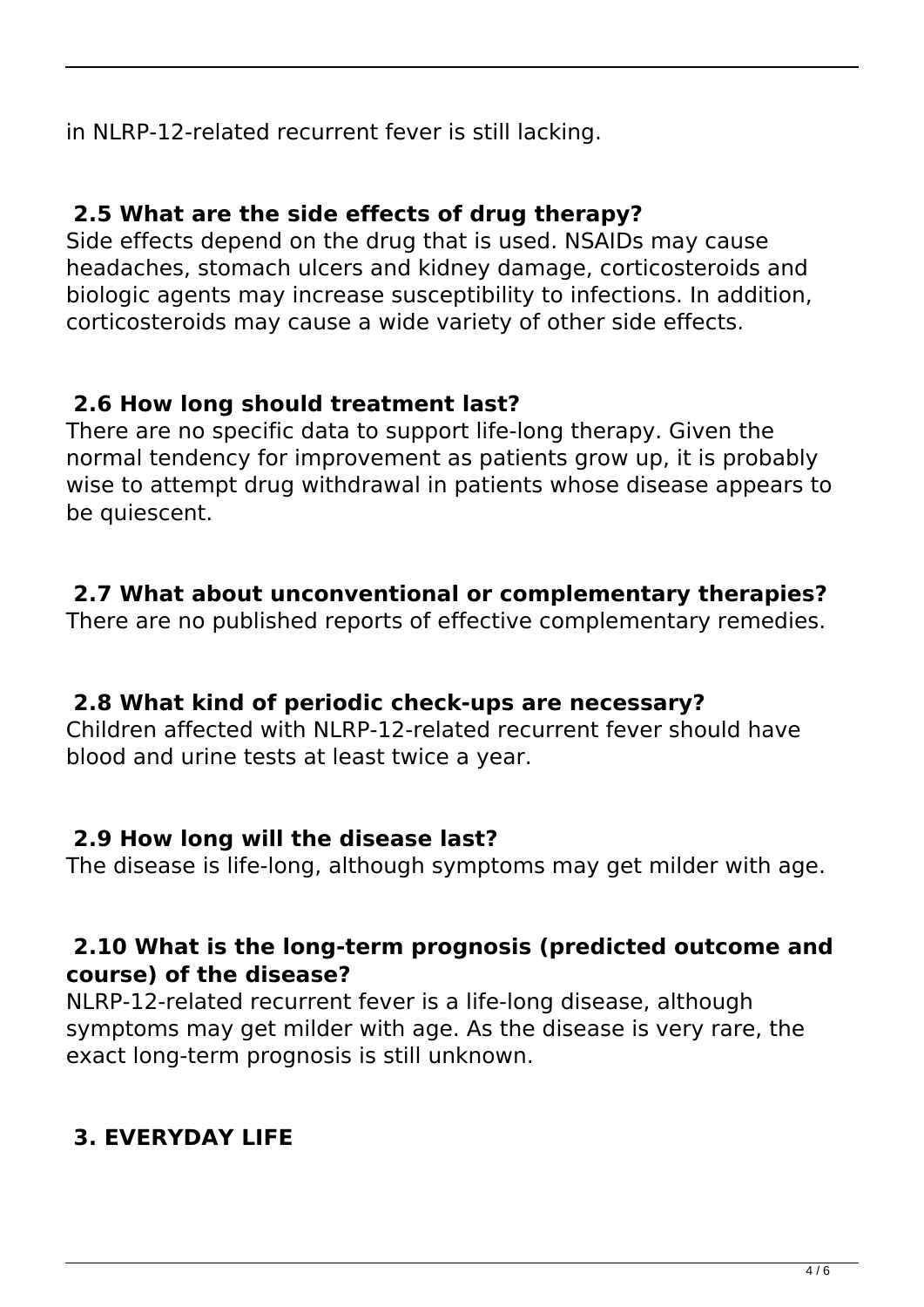#### **3.1 How might the disease affect the child and the family's daily life?**

Quality of life can be affected by recurrent episodes of fever. There can often be considerable delay before the correct diagnosis is made, which may give rise to parental anxiety and sometimes to unnecessary medical procedures.

# **3.2 What about school?**

It is essential to continue education in children with chronic diseases. There are a few factors that may cause problems for school attendance and it is therefore important to explain the child's possible needs to teachers. Parents and teachers should do whatever they can to allow the child participate in school activities in a normal way, in order not only for the child to be successful academically but also to be accepted and appreciated by both peers and adults. Future integration in the professional world is essential for a young patient and is one of the aims of care of chronically ill patients.

#### **3.3 What about sports?**

Playing sports is an essential aspect of the everyday life for any child. One of the aims of therapy is to allow children to conduct a normal life as much as possible and to consider themselves not different from their peers. All activities can therefore be performed as tolerated. However, restricted physical activity or rest may be necessary during attacks.

# **3.4 What about diet?**

There is no specific dietary advice. In general, the child should observe a balanced, normal diet for his/her age. A healthy, well-balanced diet with sufficient protein, calcium and vitamins is recommended for a growing child. Overeating should be avoided in patients taking corticosteroids because these drugs may increase appetite.

# **3.5 Can climate influence the course of the disease?**

Cold temperatures may trigger symptoms.